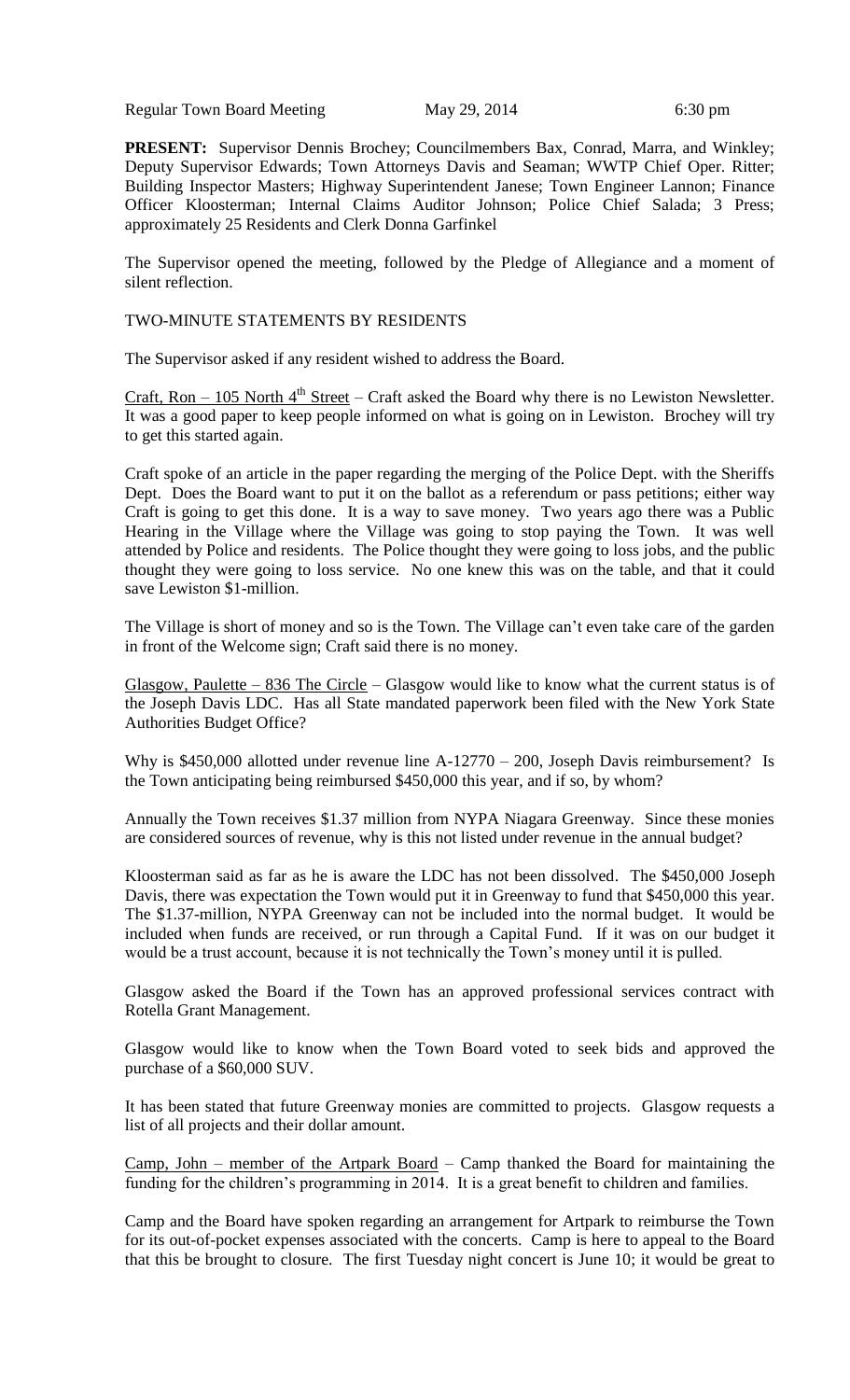wrap this up by then. A contract should be drafted to outline all terms. If down in writing, there would be no debate about who said what. This would be for the best interest of all.

The Town assists in placing and removing barricades at the Robert Moses Parkway entrance. NYS DOT requires this. Artpark would like to continue with the Town doing this and come to an agreement on what the reimbursement is. Possibly a multi-year agreement could be worked out. If Artpark can't rely on the Town, other arrangements need to be made. Artpark would like to bring this to closure.

Calarco, Joe – 553 Pletcher Road – Calarco said two of his mailboxes have been wiped out. The house across the street, with several horses, has also been hit twice. Calarco said when traveling east to west on Pletcher Road, just past the Robert Moses Parkway, at night it is difficult to recognize the curve in the road. Calarco would like to see a curve sign placed to identify the curve, or possible a horse sign.

Grieco, Charles – Attorney, Jaeckle Fleischmann & Mugel, LLP – Grieco is here representing Lewiston International Business Park. As the Board is aware there are a couple pending applications with the Bridgewater Estates project. The application has been submitted for a special use permit.

Even thou the application is not before the Board yet, there are real questions regarding the SEQRA process and what has to happen. With the Town Board being the ultimate approval authority, with a Special Use Permit, it needs to determine what it wants to do in respect to SEQRA.

The application will be in front of the Zoning Board of Appeals (ZBA) within the next few weeks. It is explained in a letter submitted by Grieco; there is a very serious question as to the SEQRA status. Jaeckle, Fleischmann & Mugel believe the appropriate thing for the Board to do, is to look at the prior SEQRA determination that the prior Board made. Rescind it based on the inadequacy of the review. Then determine if the Board wants to coordinate the review with the ZBA or not. If not, the ZBA will need to make its own SEQRA determination, which may or may not be consistent with SEQRA determination of the Town Board.

The applicant has taken the position that nothing needs to be done, and Grieco feels this is wrong. Before any approvals can be granted, the SEQRA issue needs to be determined.

## AGENDA APPROVAL

Marra: Parks and Recreation appointments. Winkley: Artpark and personnel for Judge Sheeran. Bax: Executive Session – contractual issue with Niagara County. Brochey: Executive Session – union negotiations. Conrad: Planning Law

## **Bax MOVED to approve the Agenda, as amended, Seconded by Marra and Carried 5 – 0**.

#### APPROVAL OF MINUTES

### **Marra MOVED approval of the Town Board Worksession minutes of 4/14/2014; PH & RTBM – 4/28/2014 and Town Board Worksession of 5/12/2014, Seconded by Bax, (Winkley abstained from 5/12/2014 minutes), and Carried 5 – 0**.

#### POST AUDIT PAYMENT

## **Conrad MOVED to approve Post Audit payments to Home Depot - \$237.96; Sam's Club - \$690.81; Ally Financial - \$8,398.34; Association of Towns - \$270.00; Leaf - \$455.80; and Radio Shack - \$27.99, Seconded by Bax and Carried 5 – 0**.

## OLD BUSINESS

Notification of fireworks – Upper Mountain Road. At the last Board meeting it was stated they need to get permission from the Fire Inspector. Davis said there is Penal Law that deals directly with this. It states it is illegal to have these shows unless certain information is provided to the Town and they receive a permit from the Town. It is all spelled out in the State law, but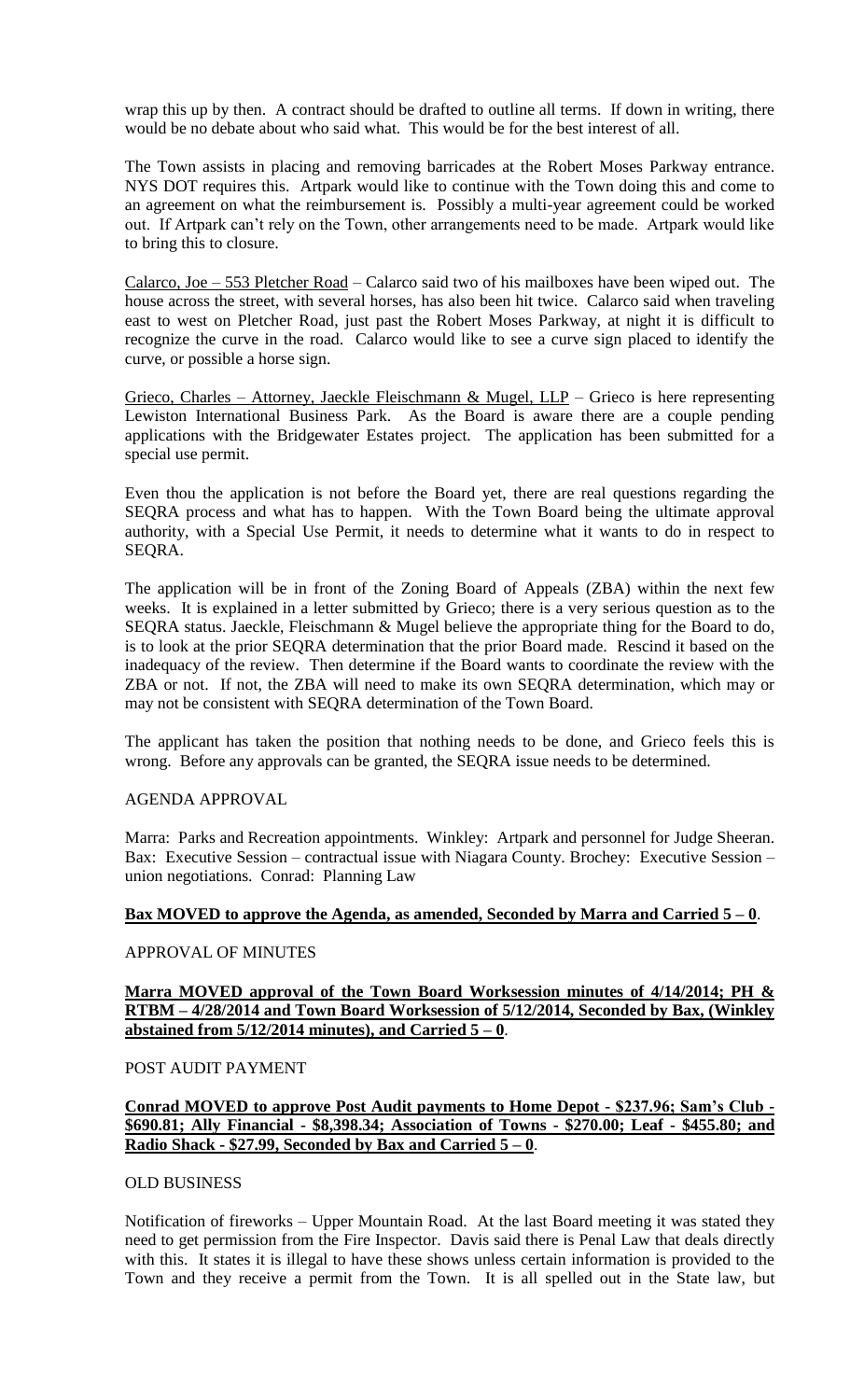delegated to Town / Village / City level governments. Some information has been provided but more is needed. Davis has an application he proposes be forwarded, based on the language of the Penal Law. Davis will forward the application to the resident, get the additional information and grant the application.

Bax suggested the application be available in the Town Clerk's Office. Davis said the law does state the Town Board can delegate this authority to someone.

Masters said this has been done by the Fire Bureau, that has an application is place. Davis will contact the Fire Bureau and bring back to the Board.

### NEW BUSINESS

Clerk's Correspondence – none submitted

### SUPERVISOR BROCHEY

### LEGAL

Legacy Drive – Seaman received a Bond in conjunction with an agreement as to the installation of sidewalks. No further action is necessary.

A request had been made to the Town for Lake Stone Development to utilize a parking lot for their equipment. Lake Stone is doing the work on the Robert Moses Parkway. Davis told Lake Stone the Town is limited. Permission should come from State Parks. Lake Stone then told Davis they had permission from State Parks, but they said permission is needed from the Town also.

In the past the Town has used a license agreement for this type of situation. This allows the property to be used for a limited purpose, for a limited amount of time, and agree to indemnify the Town if anything bad happens. Davis suggested the Town do that with this situation.

### **Bax MOVED to authorize the Supervisor to sign a licensing agreement with Lake Stone Development, conditioned upon Attorney approval, for use of a parking lot at Joe Davis State Park, Seconded by Winkley and Carried 5 – 0**.

Janese said Niagara County will be doing road work on Lower River Road up to the Village line. They will store their stuff in the front parking lot.

#### ENGINEER

Lannon distributed a project status report.

Riverwalk / NYS parks / Joe Davis Park: Drain Doctor will clean, flush and televised the storm sewer connection

Legacy Drive: Lannon will meet with Massaro to talk about a few items that need to be completed. Street lighting proposals will be presented to the Town Board.

NYS DOT Rt. 265 / I-190 Bridge replacement: Several agreements have been signed by the DOT as necessary.

Muckland Pumps: Once the weather cooperates they will go out and do last minute measurements and then complete the design.

University Drive: Davis has contacted Niagara University and will follow-up.

Oak Run Phase 3: Construction is underway

PRP Pits: Lannon is working with Yarussi Construction to close the jobs.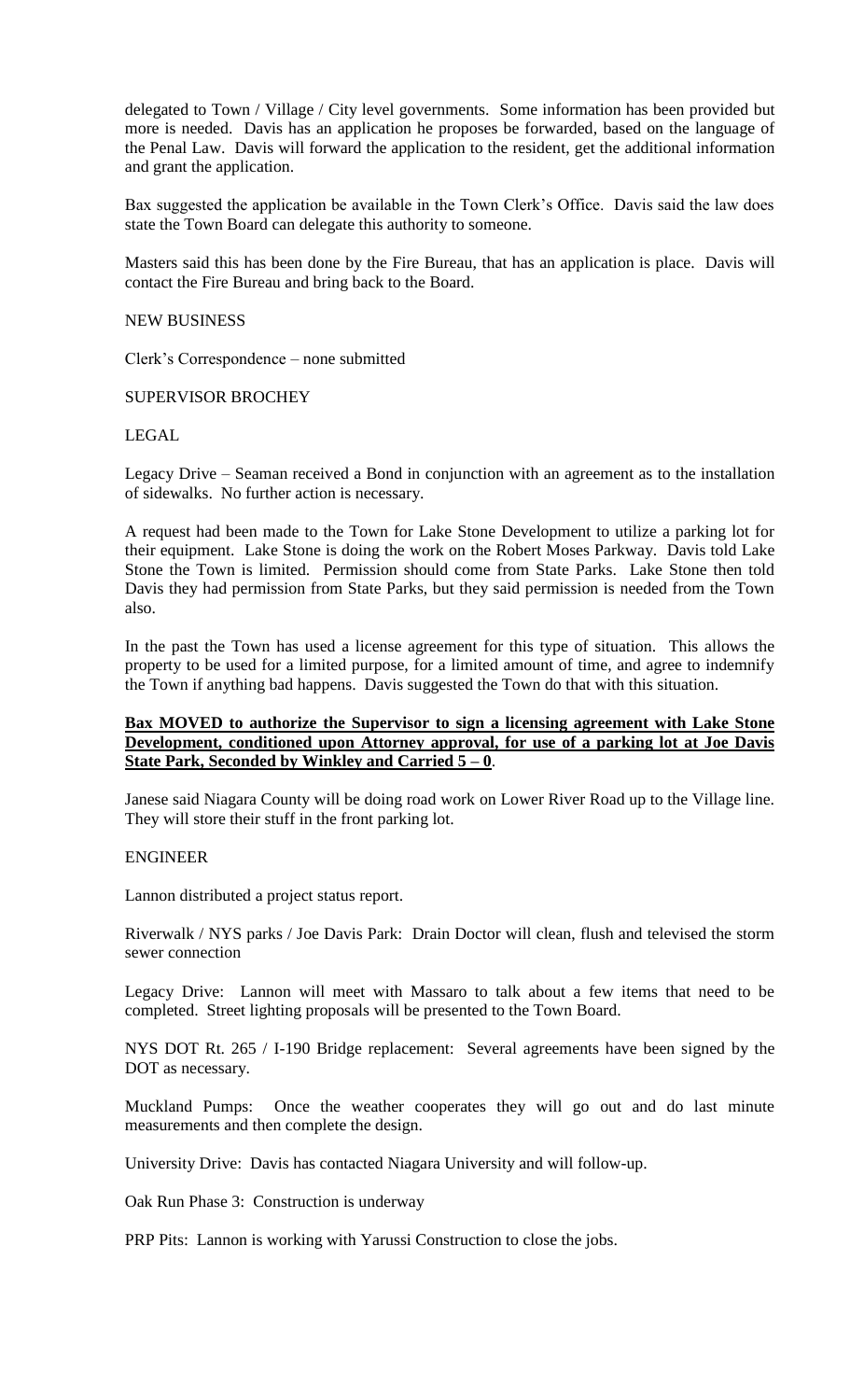# **FINANCE**

Upon review of monies received for Legacy Drive, Kloosterman requests the remaining balance be placed into the H-63 PIP account to better track the account.

# **Bax MOVED to transfer \$21,166.72 from A-1420-0400-000, to H-63 PIP account, Seconded by Conrad and Carried 5 – 0**.

Upon review of Account H-59, Cash Power Allocation, it is noted \$1,759.23 was expensed to this account on April 13, 2013 for the purchase of two fryers for the Pletcher Road Concession Stand. This amount needs to be transferred into H-61, Recreation Development, the account established December 31, 2013 for the Recreation Department.

## **Bax MOVED to remove \$1,759.23 from the H59-0000-0200-0000 and deposit into H61- 7140-0400-0000, Seconded by Conrad and Carried 5 – 0**.

Kloosterman met with Chief Salada and the Police Department would like to create a new H-Fund Account. The account would be used to accumulate accident reconstruction and photo revenue. All donations received and misc. revenues can also be placed in this account. The account would in turn be used for purchase of equipment and required special training. The account would be H29-0000-0200-0001 Training & Equipment.

## **Bax MOVED to approve the opening of account H-29, Training and Equipment for the Police Department, Seconded by Conrad and Carried 5 – 0**.

Kloosterman requested the closure and balancing of H Funds where projects are complete or a negative balance is shown. This would make things cleaner moving forward and allow a better understanding of the account.

**Winkley MOVED the following accounts be closed with money transferred to H-97 NYPA Funds Annual Payment: H21 Sanborn Improvement (\$3,605.27); H-22 Lewiston Dog Park (\$1,363.41); H-30 LNRR Comfort Station (\$4,788.85) project not complete but this will bring the balance to Zero; H-62 Recreation Senior Center (\$74,571.99); H-65 Annover Road/Elm Drive Water (\$97,683.17), H66 Sanborn Sewer Ext & Pump Station (\$68,666.00) (leave open), Seconded by Conrad and Carried 5 – 0**.

Kloosterman received information from Brown & Co., letting the Town know where it stands financially. The Annual Financial Report (AUD) has been filed with the State so the numbers are final. At the end of 2013 the Town had a net deficit of \$700,000 across the Town. A large portion of this was in the A fund at \$451,000 and the B fund at \$100,000. This brings the funds down significantly in the A, B and BD. Kloosterman is most concerned about these funds. Water and Sewer are in good shape. There may need to be a Town tax, or some significant cuts need to be done.

Brochey questioned if this year is heading in the same direction. Kloosterman said it depends how things move ahead.

Bax requested a break-down of the \$450,000, A-Fund.

Kloosterman talked to Mark Schwartzburt of NYPA. NYPA has said the water discount the Town and Village have been giving is not proper. NYPA was under the understanding the money was going to be used for electricity to pump the water. They want the Town to stop it immediately and come up with a new plan for these funds. Schwartzburt told Kloosterman that in his conversations with past Supervisor Reiter, he was to get a solid plan and documentation showing how the electricity usage is hitting the water bills.

Marra would question that, they approved this. Winkley said it was explained exactly to them what was going to be done.

Attorneys will review the 2007 Agreement for the sale of Niagara Project Power and Energy to the Niagara Project Host Communities.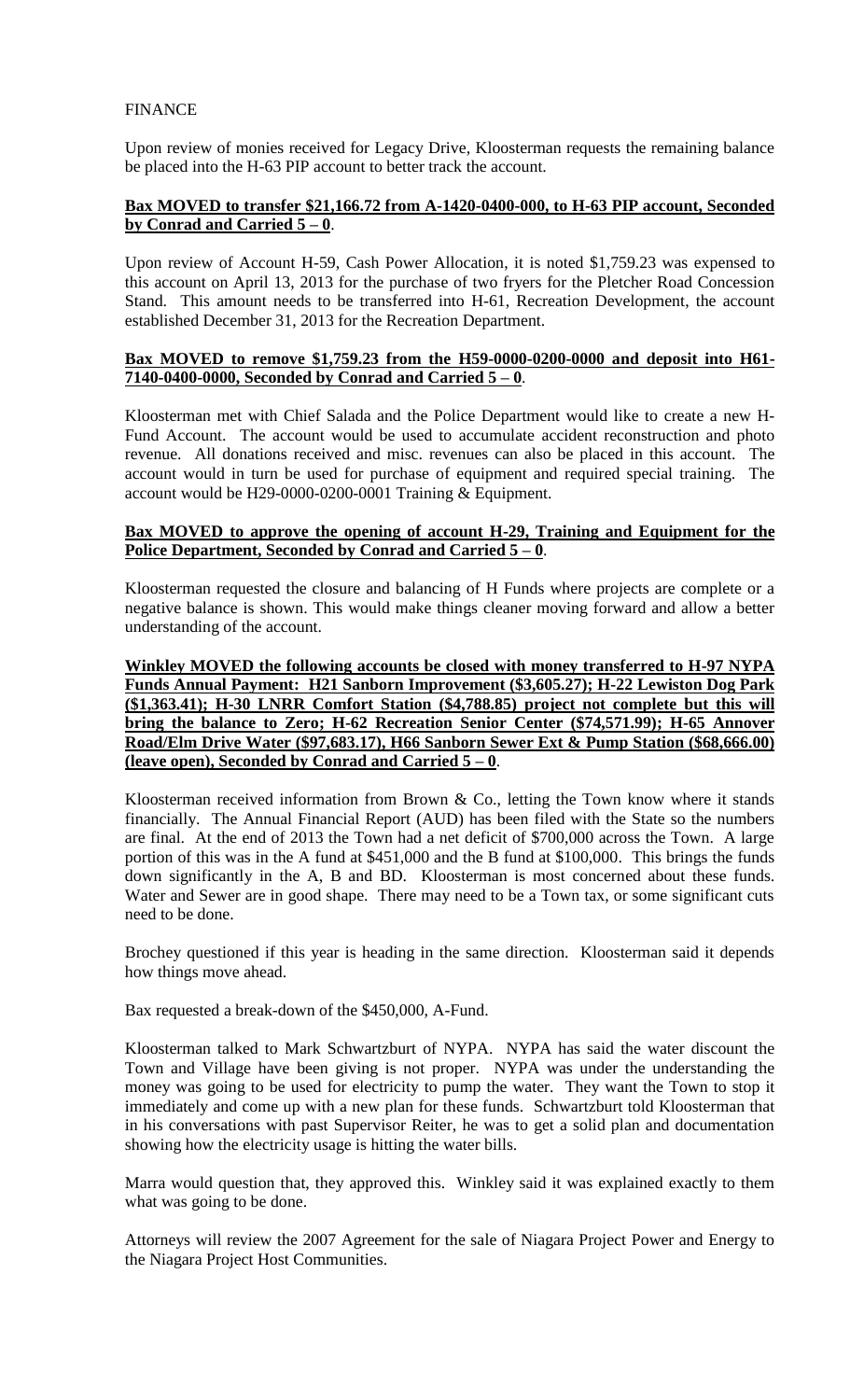All agree to continue the discount.

## **Bax MOVED to authorize the Town Attorneys to communicate directly with the NYPA in regards to the 2007 agreement on NYPA funding, Seconded by Marra and Carried 5 – 0**.

It has been questioned why tipping fees have dropped from Modern Kloosterman contacted the engineer at Modern that calculates these figures. The Engineer has said the drop is driven by the Waste Price Index (WPI). The WPI fell from \$1.29/ton to under \$1.00/ton.

The Index is based on six municipalities in Erie County and all of the Erie County contracts. Kloosterman submitted a FOIL request to those municipalities for the numbers. Bax said that was a good idea, these numbers have been subject to some skepticism over the years. In 2012, Amherst's cost decreased significantly which drove the WPI way down.

### COUNCILMAN BAX

Liaison Report. Highway Superintendent Janese requested to address the Board.

The Town had \$293,000 set aside for paving. \$109,000 of that is funding from the Capital Highway Improvement Program (CHIPS). When the funding came in it was raised to \$138,000. That makes the budget line \$45,000 above, and put into revenue. Janese would like to take the \$45,000 and add it to the \$293,000 and use it to pave.

Janese is holding off on the 284-Agreement to be able to modify it to include the additional \$45,000. Janese to write this up and present to the Board.

Some time back, Highway Clerk Travis requested a pay increase of .71¢/hour. The back-pay issue was not granted but the .71 $\phi$  was. The hourly pay was amended. It caught someone's eye that she was making an extra \$11 a week, and had it undone. Last year or the year before Janese was paying \$47,000/ for a secretary. The clerk is now part-time at 18 hours/week. She is so effective she is down to 16 hours/week, saving the Town \$34/week.

Janese is requesting the .71 $\phi$ /hour be reinstated. Bax asked if all the necessary duties are being accomplished in the 16 hours. Kevin Payne does the payroll, and the phone is forwarded to Janese's cell. Bax suggested this be discussed in executive session.

Jeff Ritter, WWTP Chief Operator spoke of unfunded mandates on the plants permit from the DEC. Capacity Management Operation & Maintenance Report and a No Feasible Alternative Analysis needs to be done. Grant Writer Rotella has researched possible grant opportunities. Upon Board approve, Rotella can proceed.

Rotella said it is an 80% - 20% grant. The Town pays upfront then is reimbursed.

Bax requests the Board approve the Supervisor to sign the following resolution:

WHEREAS, the Town of Lewiston, after thorough consideration of the various aspects of the problem and review of available data, has hereby determined that certain work, as described in its Wastewater Infrastructure Engineering Planning Grant Program application and attachments to address SPDES Permit compliance items for the Lewiston Water Pollution Control Center, herein called the "Project", is desirable, is in the public interest, and is required in order to implement the Project and address said compliance requirements; and

WHEREAS, the current estimate of cost for the Project is \$40,000, of which the Town of Lewiston will provide a required match not to exceed \$8,000; and

WHEREAS, the NYS Environmental Conservation Law (ECL) authorizes State assistance to municipalities for water quality improvement projects by means of a contract, and the Town of Lewiston deems it to be in the public interest and benefit under this law to enter into a contract therewith.

NOW, THEREFORE, BE IT RESOLVED BY the Lewiston Town Board, that: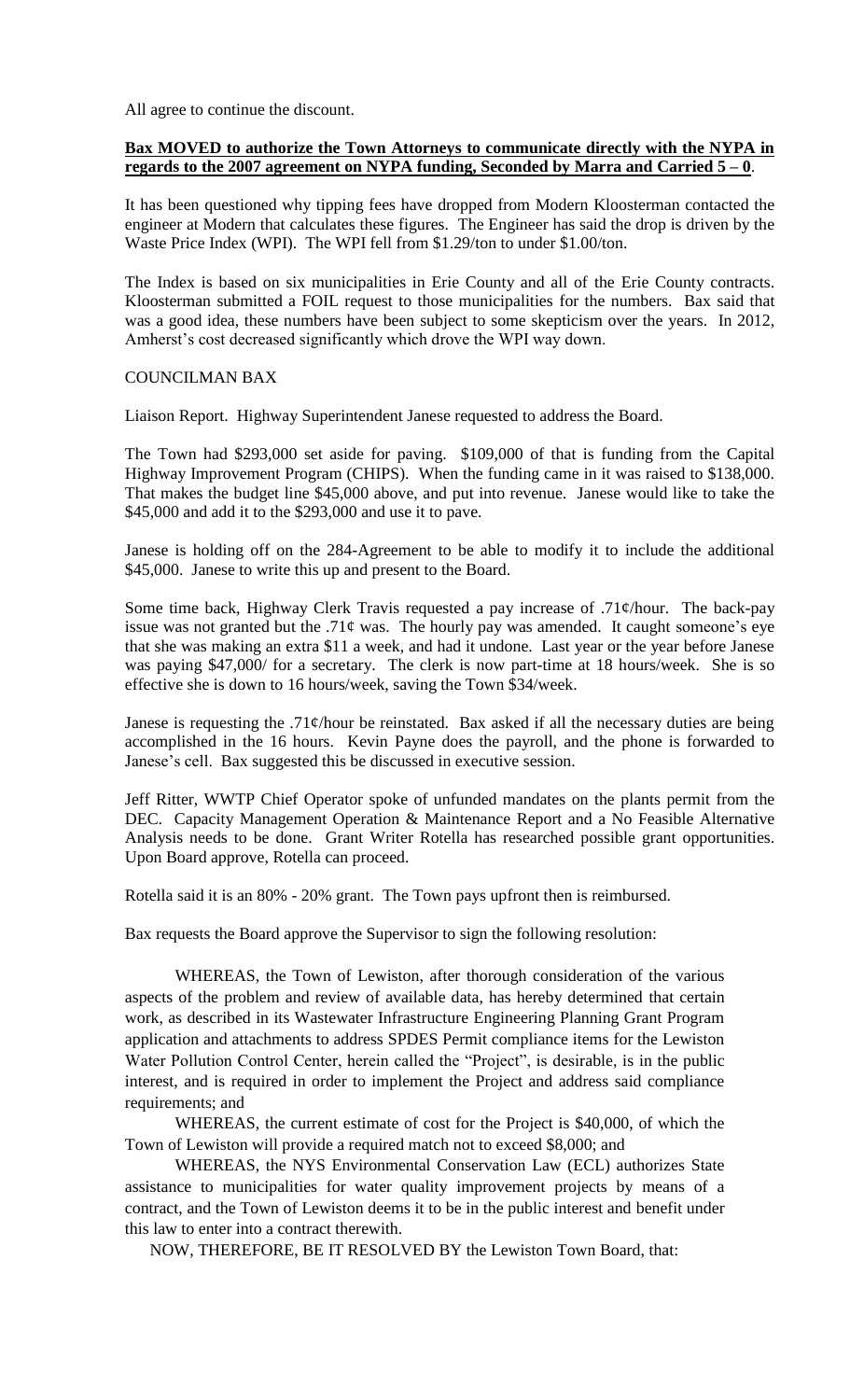- 1. Supervisor Dennis Brochey, or his representative or successor in office, is the representative authorized to act on behalf of the Lewiston Town Board in all matters related to State assistance under ECL Articles 17, 51 and 56 and/or any applicable federal grant provisions.
- 2. The Supervisor, or his representative, is also authorized to make application for funding in the amount of \$32,000, execute the State Assistance Contract, submit Project documentation, and otherwise act on behalf of the Lewiston Town Board in all matters related to the Project and to State assistance;
- 3. The Town of Lewiston Town Board agrees to fund its portion of the cost of the Project and that funds will be made available to initiate the Project efforts within 12 months of written approval of its application by the NYS Department of Environmental Conservation;
- 4. The one certified copy of this Resolution be prepared and sent to the Albany office of the NYS Department of Conservation; and
- 5. This Resolution takes effect immediately.

### **Bax MOVED to authorize the Supervisor to sign the Resolution authorizing Rotella Grant Writers to submit the grant, Seconded by Conrad and Carried 5 – 0**.

Ritter submitted the Annual Stormwater Report for review and public comment. It is marked draft and Ritter hopes to have it completed by next week.

Bax accepts the Draft Annual Stormwater Report.

### OBSOLETE ELECTRONIC DEVICES

**Bax MOVED to declare the following obsolete and authorize Mr. Ritter to dispose of: Compact Presario Laptop – Model #1215; Certara Laptop computer – Model #L55110; Compact Presario Computer / Keyboard; Gateway keyboard – Model #RT3602; DTK Computer and monitor - Model #APR1-80M and Dell desktop computer – Model #DCSM, Seconded by Winkley and Carried 5 – 0**.

## APPROVAL OF FINANCIAL REPORTS

The Board needs to accept the 2013 Independent Audit Financial Report submitted by Brown & Co., LLC.

### **Brochey MOVED to accept the 2013 Independent Audit Finance Report as prepared by Brown & Co., LLC, with copies to be sent to the State Comptroller's Office and the Office of the Court Administration, Seconded by Bax and Carried 5 – 0**.

#### COUNCILMAN CONRAD

Liaison Report – The Cable Commission is working with Time Warner and they hope to submit a contract to the Board soon.

### RE-CONSTRUCTION OF RESIDENCE

The home at 4702 Lower River Road had significant fire damage. The Planning Board recommends approval of the plan with the condition that the footprint of the house be moved 3' off the southerly property line. This would help to alleviate a fire hazard from having something built on the property line.

### **Conrad MOVED approval of the building of the residents at 4702 Lower River Road as presented with the condition of the house being build 3' north of the southerly property line, Seconded by Bax and Carried 5 – 0**.

#### PLANNING BOARD LOCAL LAW AMENDMENT

The Town held a public hearing regarding the attendance and annual training for the members. The Law has been filed with the Dept. of State and is now considered law, and all Planning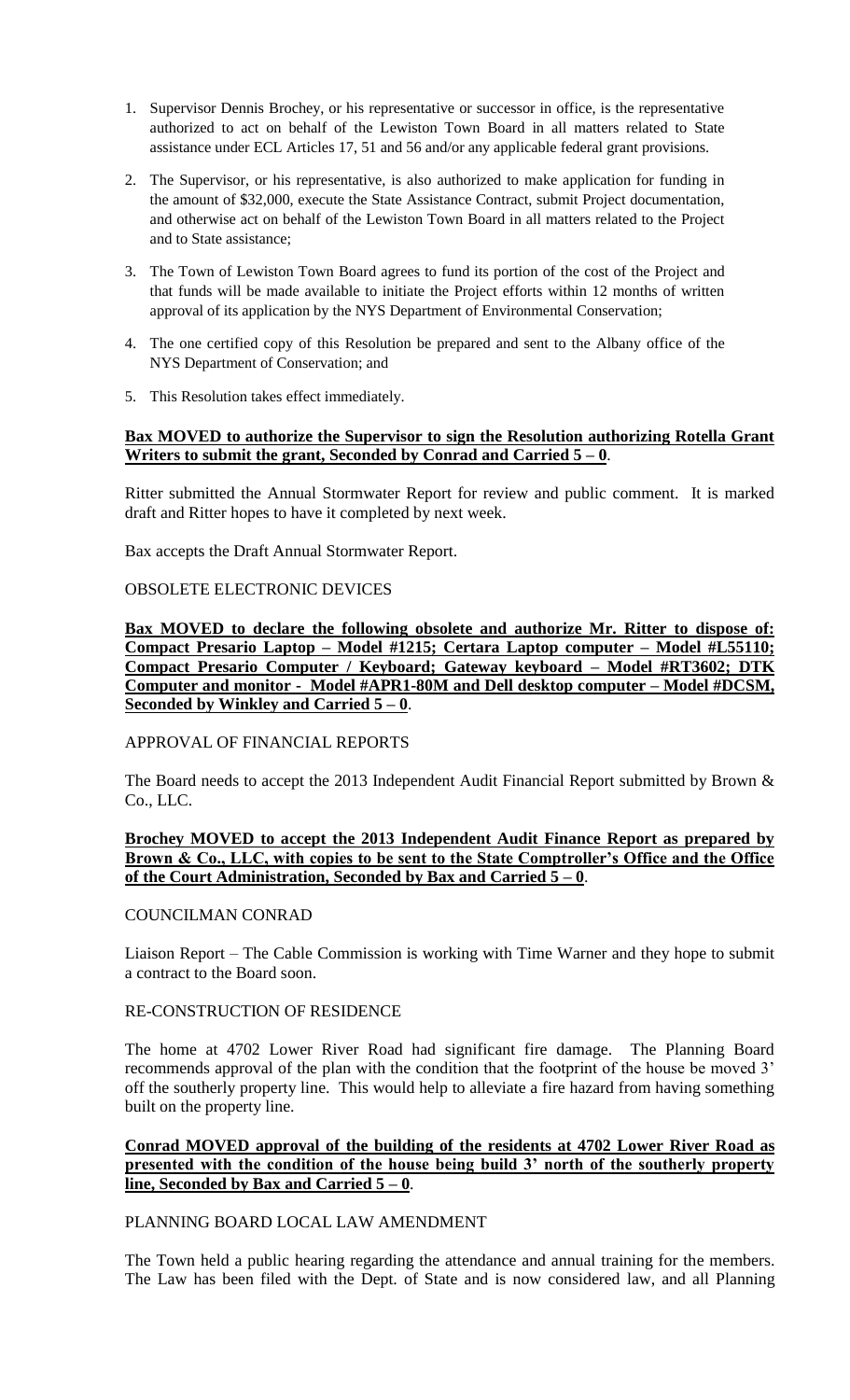Board members will be subject to this. They need to be present at 75% of the meetings and complete the required four-hours of training, or face removal from the Planning Board.

Conrad would like an updated attendance list from the Planning Board Chairman. The Town Board needs to move from this point forward for this year.

#### COUNCILMAN MARRA

### PETITION STATE DOT FOR CEMETERY SIGN

The Town Clerk and John Sharpe were instrumental in having a sign placed at the entrance to the Dickersonville Cemetery. The cemetery is located on a curve on Route 104. Cemetery signage on both sides of Route 104 will be very helpful.

### **Marra MOVED to petition the State DOT for a cemetery sign, in both directions on Ridge Road, near the curve, Seconded by Winkley and Carried 5 – 0**.

# COLONIAL VILLAGE PARK CONTRACT

The contract the Town has with Lewiston Fire Co. #2 to operate the park has expired. Many improvements have been made to this park; baseball, basketball, tennis and maintaining of the park.

### **Marra MOVED to authorize the Supervisor to sign an extension of the agreement to operate Colonial Village Park with Lewiston Fire Co. #2, pending the review of the Attorney, Seconded by Bax and Carried 5 – 0**.

### SMOKE FREE ZONE RESOLUTION

### **Marra MOVED Resolution No. 2014 – 11, Seconded by Conrad and Carried 5 – 0**.

WHEREAS, the Town of Lewiston has many facility located within the borders of the Town that serve a wide variety of residents, and

WHEREAS, many individuals have medical conditions such as asthma that are psychically affected by smoke, and

WHEREAS, the Lewiston Town Board designates the following locations be deemed Smoke Free Zones:

- Colonial Village Park
- Joseph Davis Park
- Kiwanis Park
- Lewiston Town Park at Pletcher Road
- Sanborn Park

WHEREAS, the Smoke Free Zone extends to within 25 feet of all public entranceways, for all areas within the building(s), and to all recreational areas outside the building, and

THEREFORE BE IT RESOLVED, appropriate signage be placed to indicate that the area(s) are a Smoke Free Zone and that the signage be sufficient so that it is clear to all that are at the facility.

The Supervisor thanked Clerk Garfinkel for her work on this. Signs being placed in the parks were provided by the Erie-Niagara Tobacco-Free Coalition.

REQUEST CONSIDERATION FOR SIGN – NORTHRIDGE DRIVE DEV.

LMK Realty Associates received a violation regarding two (2) subdivision signs being on the Town right-of-way. LMK is requesting the Board allow the signs to remain.

Marra said due to safety and to not set precedence, several requests have already been denied.

Seaman said this is an appeal of a determination by the Zoning Officer. The Zoning Officer issued a Notice of Violation and the proper way to appeal that is by going to the Zoning Board of Appeals, not the Town Board. The Town Board cannot over rule the Zoning Officer.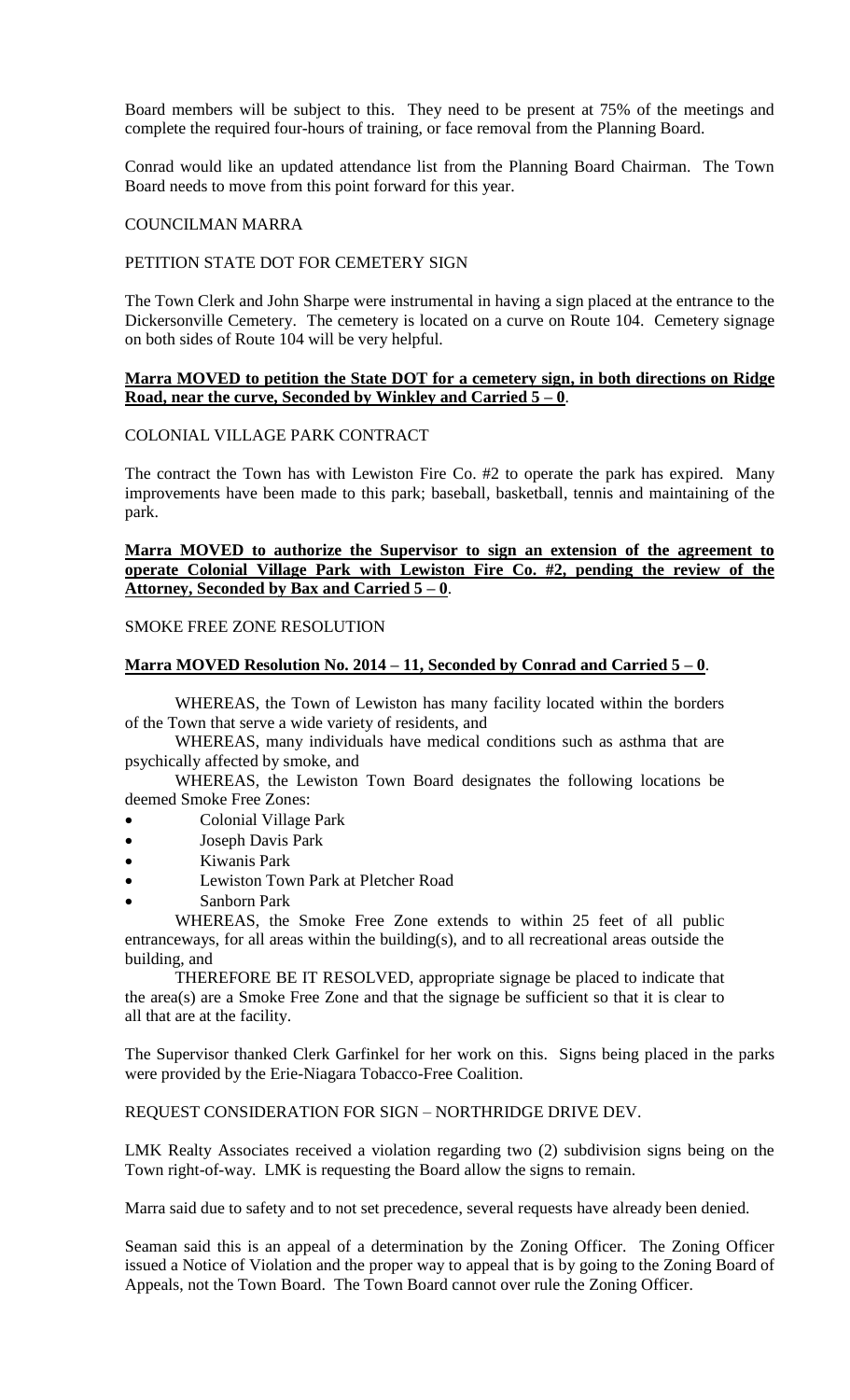Masters said if this went to the Zoning Board of Appeals it would still come back to the Town Board and Highway Superintendent for approval. Seaman believes that since it is not just a request to change the distance from the right-of-way, it is literally putting it in the right-of-way, and the Highway Superintendent would have to look at it and determine if is safe, and then the Town Board would have a say at this stage.

Davis agrees this is a zoning and highway issue. But this is no different than other variance type issues. Masters looks at it differently because a "normal" area of variance is, "I want to put something on my property were the law doesn't allow it". This is different, in the fact; they are requesting to put it on Town of Lewiston property. You usually don't ask to put something on someone else's property.

Dominic Massaro asked to address the Board with a little clarity into the situation. The signs that are in place now, are replacement signs. The development had signs that were located in the exact location that the new lower profile signs are. What has happened is since the new signs were installed, LMK Realty Assoc. were successful in transferring Legacy Drive to the Town of Lewiston during this time period. The sign along Creek Road had fallen and was in disrepair.

Because they are temporary signs and used for marketing purposes, Massaro does not believe they obstruct anything the Town is planning to do within the right-of-way, or any activity that the Town would have to do to maintain the right-of-way. They don't impede traffic in anyway, shape or form, or cause any issue with traffic.

Massaro is not arguing the fact that the signs should be removed, they will, they are temporary, but the Town is allowing him, along with the road bond, sequentially to construct sidewalks that were required as part of the approved development plan. When the sidewalks are installed the signs will be removed. It is hoped the sidewalks will be installed in the fall.

With all due respect, Seaman said, these are all good arguments for an area variance to be made before the Zoning Board of Appeals.

Winkley asked Seaman, if Massaro plans on going for an appeal, can he leave the signs up until he has his appeal heard. Seaman said if an appeal is filed with the ZBA; it would stay the enforcement action until heard by the ZBA.

Masters again reiterated that if Massaro spends the money to go to the ZBA, gets the exemptment from the law that states you have to have your sign on your own premises; it will come back to the Town Board and Highway Superintendent. If the Board intends to say no, give Mr. Massaro the indication tonight so the money is not wasted on a ZBA meeting.

Bax and Winkley do not believe it will be a no.

Janese said every sign situation is different; some are a distraction, some are a hazard, these signs are neither. Yes, they are technically on the right-of-way, but Mr. Massaro is right, the signing was there long before the Town accepted the road. Janese has no issue at all with them.

Masters respectfully asks the Board, are they not making precedence by allowing this? The Sanborn Historical Society was just told they could not put their signs on the Town right-of-way.

Winkley said the signs were there, the Town accepted the roadway it is a temporary situation.

Masters said the signs were in before the building permit paperwork was submitted. The signs were in before; Massaro came in for a sign permit to replace the two signs, when the paperwork was submitted the signs were already installed. If the sign permit work came in first, the subject would have come up before the new signs would have been placed there.

#### PARKS & RECREATION

Request from Dashineau for approval of Seasonal Employees. Each employee will work between seven to twelve weeks.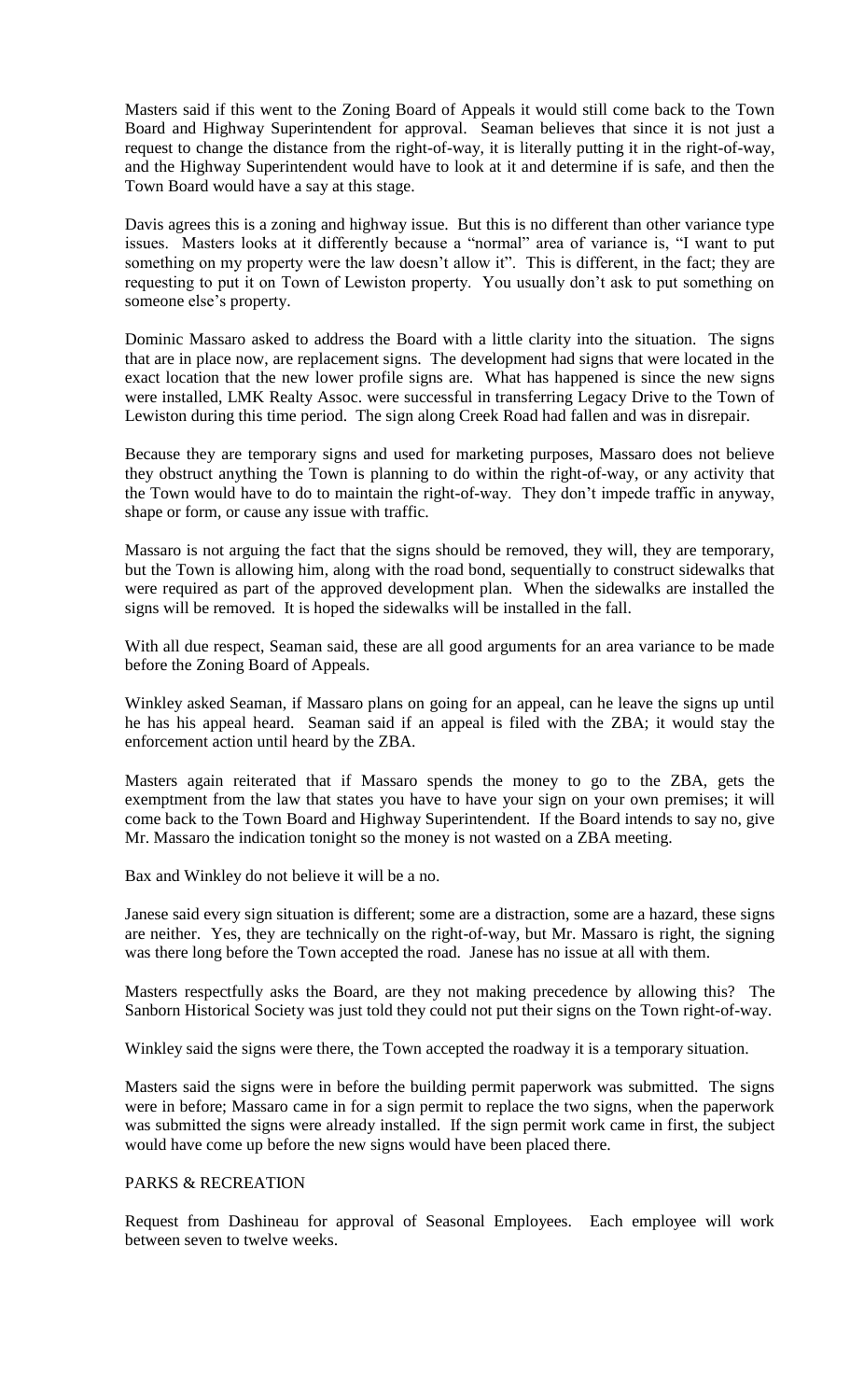**Winkley MOVED to accept the following Seasonal Employees for the Parks & Recreation Dept.; Barone, Samantha - \$9/hour; Caballero, Elizabeth - \$8.50/hour; Cich, John - \$10.00/hour; Krause, Andrew - \$9.25/hour; LaDuca, Justin - \$9.00/hour; Marotta, Madeline - \$8.50/hour; Mara, Emily - \$8.50/hour; Mauro, Ross - \$8.75/hour; Minnicucci, Brandon - \$9.75/hour; Minnicucci, Richard - \$9.75/hour; Perricelli, Vincent - \$9.25/hour and Quarantello, Russell - \$8.50/hour, Seconded by Bax, Carried 4 – 1 (Marra abstained)**.

Marra announced that Lewiston Police dog Radar was diagnosed with spleen cancer and was euthanized last night. Radar was 7-years old, trained in narcotics tracking, a patrol dog, attended DARE programs and was a great help through-out Niagara County. The Board sends there condolences to Officer Scott Stafford, Radar's handler and friend.

Salada requests Board approval to continue the program. It is an insensitive time to consider this, but Salada would like to move forward. A dog has been chosen. He is a 1-year old German Shepard from the Czechoslovakia. The breeding and training standards are much higher in the Czech-Republic. The dog is \$1,500 and \$1,800 to ship him here. Donation will be used for this; no money from the Police Dept. budget will be used.

Radar was in his prime unfortunately, when he passed. Salada said, without a doubt the best dog in the County. Many handlers agree with this.

Bax said this is a very popular aspect of the Police Department, with money raised to help pay for all the necessities for Radar.

## **Bax MOVED to authorize the Police Dept. to acquire the Police Dog, specked from Czechoslovakia, Seconded by Marra and Carried 5 – 0**.

## COUNCILMAN WINKLEY

## SEWER BILL

Swift, Thomas – 774 Michelle Court, requests not to be charged the sewer portion of his water bill. They replaced the pool liner and will need to refill.

## **Bax MOVED to forgive the sewer cost associated with 19,500 gallons for Swift, Thomas – 774 Michelle Court, Seconded by Winkley and Carried 5 – 0**.

## ADDITION TO UPPER MOUNTAIN FIRE CO. ROSTER

## **Winkley MOVED to add Michael Wilson – 5053 Forest Road to the Upper Mountain Fire Co. roster, Seconded by Marra and Carried 5 – 0**.

## APPOINTMENT OF COURT CLERK

Judge Sheeran submitted a letter notifying the Board he has appointed Felicia Kinney as Court Clerk. She will be paid at the same rate as the prior Clerk. Sheeran requests Maria Sicurella be compensated for her additional training responsibility of Kinney, on voucher.

### **Winkley MOVED to cover the cost to compensating Maria Sicurella for additional training hours on voucher, Seconded by Marra**

Winkley said this has been done in the past. Brochey questioned if Kinney lives in the Town of Lewiston. Winkley said it is the Judges appointment, the Board has nothing to do with it.

## **Carried 5 – 0**.

#### ARTPARK

Winkley agrees with John Camp and Supervisor Brochey that a long term agreement needs to be discussed after this season.